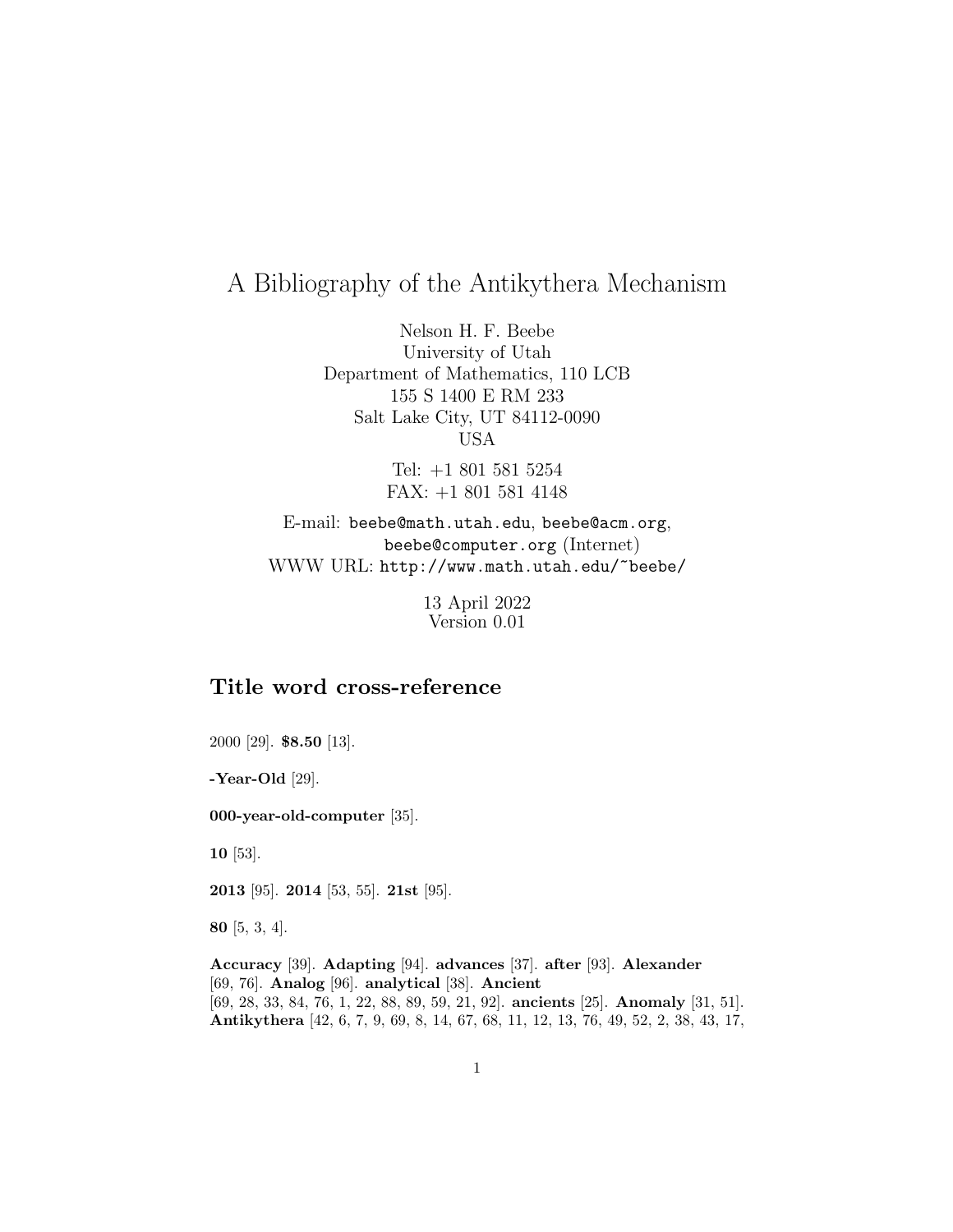85, 86, 44, 54, 66, 20, 28, 70, 77, 78, 18, 39, 50, 56, 45, 57, 29, 31, 79, 22, 58, 80, 81, 88, 89, 46, 32, 47, 82, 83, 71, 30, 61, 62, 25, 64, 10, 15, 41, 36, 37, 5, 72, 59, 73, 27, 74, 75, 84, 90, 93, 48, 51, 3, 4]. **Antiquity** [13]. **Apokatastasis** [93]. **Application** [44]. **Appreciation** [15]. **April** [95]. **Archaeological** [20]. **Archimedes** [60]. **Arithmetic** [95]. **Assembling** [90]. **Assessment** [39]. **astonishing** [59]. **Astronomical** [49, 61, 68, 22, 59]. **astronomy** [18, 33]. **Atom** [28]. **Atomic** [71]. **Austin** [95]. **Author** [88].

**B.C.** [9, 5, 3, 4, 7, 8, 11, 12, 13]. **Babylonian** [79]. **Back** [52, 83, 82]. **BC** [6]. **Before** [20]. **Bis** [14]. **Bomb** [71]. **Book** [7, 9, 69, 8, 29, 10, 68, 11, 12, 13, 76]. **Building** [60]. **buried** [65]. **Byzantine** [16].

**ca** [6, 7, 9, 8, 11, 12, 5, 13, 3, 4]. **Calculating** [72]. **calculator** [22, 37]. **Calendar** [6, 7, 9, 8, 11, 12, 13, 4, 28, 5, 3]. **calendars** [24]. **calendrical** [16]. **Calibration** [93]. **Case** [43, 38]. **centuries** [37]. **Century** [29, 35]. **Century-Long** [29, 35]. **charts** [28]. **Chronological** [43]. **Classroom** [94]. **clock** [24]. **clockwork** [26]. **combines** [24]. **Complex** [24]. **compound** [77]. **Computation** [40]. **Computer** [6, 7, 9, 8, 40, 29, 95, 11, 12, 13, 27, 1, 4, 34, 35, 5, 26, 59, 3]. **Computing**

[96, 50, 91]. **Conclusions** [74]. **Constantine** [67]. **Construction** [52, 45, 84]. **Correction** [19, 80, 88, 83]. **Cosmos** [69, 88, 89, 76, 28]. **current** [73].

**D** [6, 90]. **dark** [75]. **Date** [66, 93]. **days** [53]. **Decode** [40]. **Decoding** [22, 61, 62, 34, 35, 59, 68, 29]. **Deepening** [70]. **Derek** [7, 9, 8, 15, 12, 13, 71, 11]. **Desolla** [15]. **Determination** [45]. **determine** [72]. **Device** [44, 61, 32, 62, 68]. **Dial** [48, 62]. **differences** [46]. **Digital** [96]. **Discover** [29, 35]. **display** [62]. **Displays** [31]. **Draconic** [90]. **driving** [72].

**Early** [16, 50]. **eclipse** [54, 80, 81, 82, 83]. **eds** [67]. **Efthymios** [67]. **epicyclic** [77]. **epoch** [54]. **Events** [49].

**Famed** [57, 64]. **fields** [38]. **Final** [66]. **Finding** [71]. **Finds** [43]. **First** [20, 40, 34]. **found** [64]. **Fragment** [90]. **Front** [48, 62]. **Functional** [74].

**gadget** [28]. **game** [28]. **Gear** [39, 30, 72]. **gearing** [77, 16, 90]. **Gears** [5, 13, 3, 4, 45, 11, 6, 7, 9, 8, 10, 12]. **geometrical** [45]. **giant** [65]. **Greece** [38, 43, 20, 21]. **Greek** [18, 22, 88, 89, 59, 1]. **Greeks** [6, 7, 8, 11, 12, 13, 5, 3, 4, 9, 10].

**Hanny** [46]. **Heavens** [29, 34, 35]. **High** [21]. **Hipparchus** [78, 32]. **Historical** [94]. **History** [13, 50]. **Hong** [68]. **Hong-Sen** [68]. **Hugh** [87]. **Human** [64].

**IEEE** [95]. **II** [50]. **Images** [55]. **influence** [78]. **Initial** [39, 93].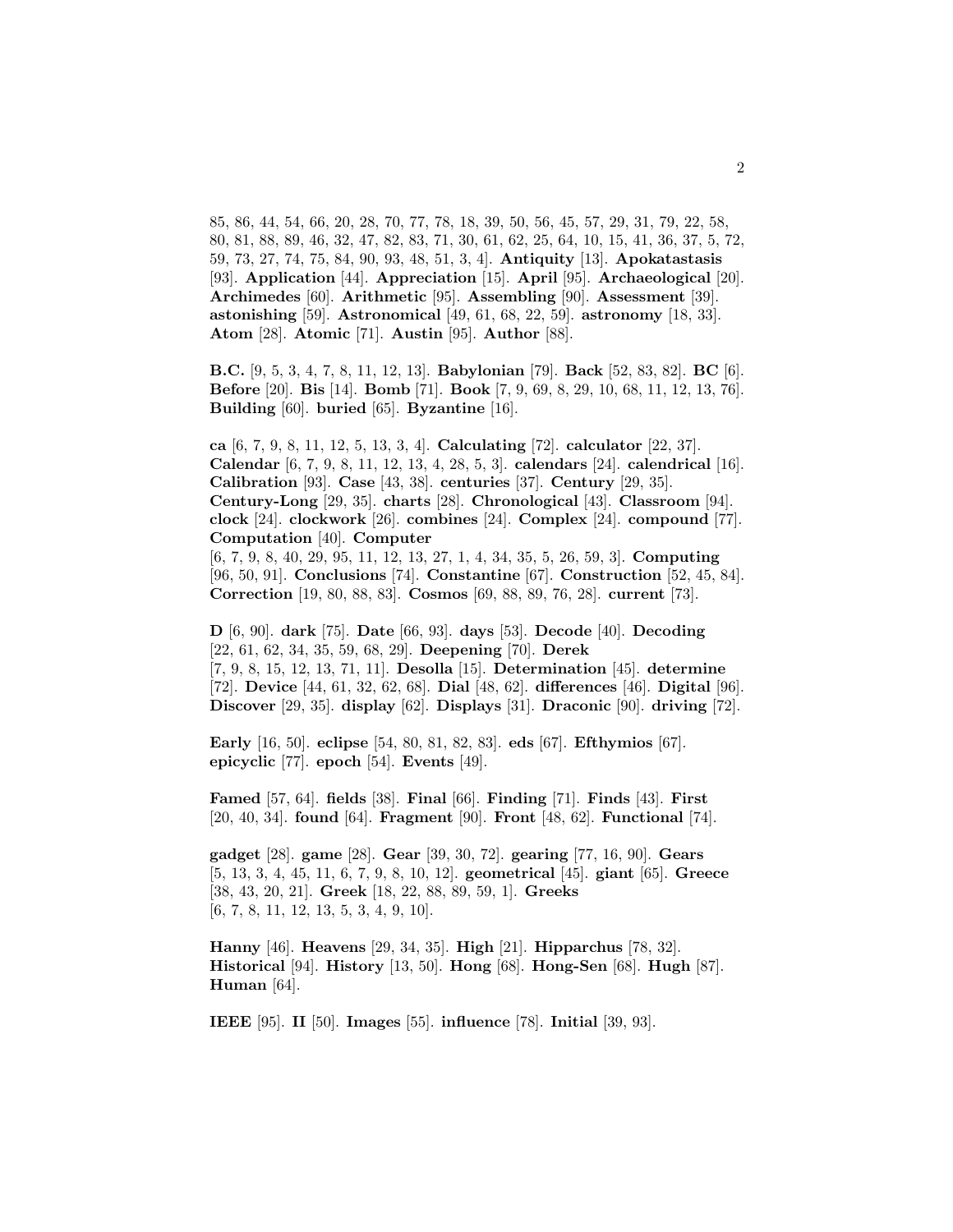**Inscription** [82, 83]. **Inscriptions** [67, 36]. **insights** [46]. **inspiration** [33]. **Intensive** [43]. **interactivity** [70]. **interior** [51].

**Jian** [68]. **Jian-Liang** [68]. **John** [87]. **Jones** [76, 69].

**kept** [28]. **Keynote** [50]. **Knowledge** [94, 73]. **Known** [40, 22].

**landscape** [38]. **Lego** [42]. **Liang** [68]. **Like** [71]. **Lin** [68]. **location** [72]. **Long** [29, 35]. **lost** [23, 25, 51]. **lunar** [32].

**machine** [84]. **mathematical** [16]. **Measuring** [43]. **Mechanical** [33, 91, 50, 56, 93]. **Mechanism**

[6, 7, 9, 44, 69, 8, 88, 89, 71, 15, 11, 12, 13, 93, 76, 4, 54, 28, 56, 79, 80, 81, 62, 5, 59, 51, 3, 49, 52, 42, 17, 85, 86, 66, 70, 77, 78, 18, 39, 50, 45, 29, 31, 22, 58, 46, 32, 47, 82, 83, 30, 10, 41, 36, 72, 73, 27, 74, 75, 84, 90, 48, 51, 67]. **Mechanisms** [61, 68]. **Mediterranean** [38]. **Metonic** [52]. **Milestones** [96]. **Model** [88, 89, 45]. **models** [32]. **modern** [37]. **month** [55]. **moon** [62]. **motion** [51]. **motions** [32]. **multimedia** [63]. **mystery** [18, 34].

**necessary** [45]. **Nicolaidis** [67]. **Nobel** [65]. **Notes** [17].

**Obituary** [15]. **October** [53, 55]. **Old** [29, 35]. **Olympics** [28]. **Opening** [71]. **operation** [90]. **operational** [45]. **Our** [73].

**parameters** [45]. **Parapegma** [49]. **parts** [84]. **Perspective** [27]. **phase** [62]. **Phases** [30]. **picks** [63]. **Pin** [44, 32]. **Pin-and-Slot** [44]. **Planetary** [31]. **Planets** [44]. **Plate** [52, 82, 83]. **Pointer** [52]. **Portable** [69, 76]. **Pp** [13]. **prediction** [80, 81]. **predictor** [54]. **Price** [9, 11, 13, 6, 7, 8, 71, 15, 12]. **prizes** [65]. **Proceedings** [95]. **Production** [94]. **Ptolemy** [32]. **Publications** [13]. **Pyramid** [71].

**Rechner** [14]. **Reconstructing** [58]. **Reconstruction** [74, 51]. **Reflections** [36]. **Revealing** [69, 76]. **Review** [6, 7, 9, 69, 8, 29, 10, 68, 11, 12, 13, 76]. **Revising** [80, 81]. **revisited** [82, 83]. **role** [90].

**Saga** [29]. **Saros** [93]. **scheme** [80, 81, 82, 83]. **Science** [13, 27, 37]. **Scientific** [69, 76]. **Search** [29, 23, 35]. **secret** [25]. **Secrets** [30, 35, 29]. **Seiradakis** [87]. **Sen** [68]. **Seven** [53]. **shades** [75]. **shafts** [72]. **Shipwreck** [2, 64]. **similarities** [46]. **skeleton** [64]. **Skordoulis** [67]. **Slot** [44, 32]. **Solar** [31, 79, 51]. **Solla** [7, 9, 8, 71, 11, 12, 13]. **solving** [34]. **sphere** [60]. **spiral** [93]. **Spirals** [52]. **still** [18]. **structure** [38]. **Study** [43, 38]. **Superior** [44]. **Survey** [43, 20]. **Symposium** [95]. **synthesis** [51]. **System** [30].

**Tale** [26]. **tech** [21]. **telescope** [65]. **Terraced** [38]. **Texas** [95]. **theory** [79].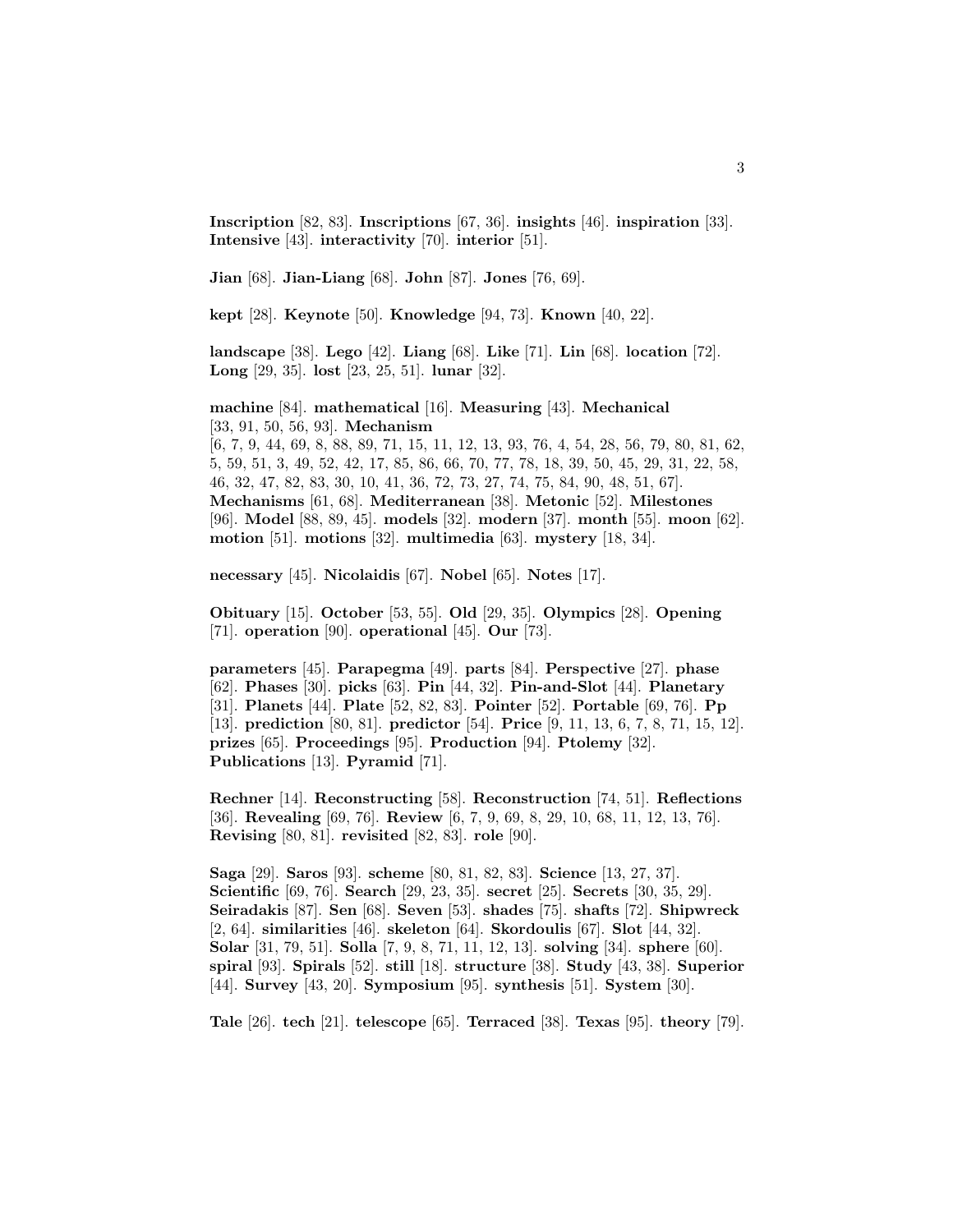**time** [28, 23]. **tools** [84]. **Top** [63]. **torque** [72]. **Trains** [39]. **treasure** [65]. **treasures** [57].

**Uncertainty** [43]. **Underwater** [20]. **universe** [56]. **Unraveling** [30]. **USA** [95]. **Using** [40].

**Venus** [77]. **via** [70]. **voorwerp** [46]. **vs** [32].

**wheelwork** [16]. **Wonder** [69, 92, 76]. **world** [34, 92, 69, 76]. **wreck** [57].

**Yan** [68]. **Year** [29, 35]. **yields** [57]. **York** [13].

**Z** [14]. **Zuse** [14].

## **References**

**deSollaPrice:1959:AGC**

[1] Derek J. de Solla Price. An ancient Greek computer. Scientific American, 200(6):60–67, June 1959. CODEN SCAMAC. ISSN 0036- 8733 (print), 1946-7087 (electronic). URL http://www.nature.com/ scientificamerican/journal/v200/n6/pdf/scientificamerican0659- 60.pdf.

#### **Anonymous:1965:AS**

[2] Anonymous. The Antikythera shipwreck. Nature, 207(5004):1338, September 1965. CODEN NATUAS. ISSN 0028-0836 (print), 1476-4687 (electronic).

### **deSollaPrice:1974:GGA**

[3] Derek John de Solla Price. Gears from the Greeks: the Antikythera mechanism, a calendar computer from ca. 80 B.C. Transactions of the American Philosophical Society, New Series, 64(7):1–70, November 1974. CODEN TAPSAY. ISBN 0-87169-647-9. ISSN 0065-9746. URL http://www.jstor. org/stable/1006146.

#### **deSollaPrice:1974:GGAa**

[4] Derek de Solla Price. Gears from the Greeks. The Antikythera mechanism: a calendar computer from ca. 80 B.C. Transactions of the American Philosophical Society, New Series, 64(7):1–70, November 1974. CODEN TAP-SAY. ISSN 0065-9746. URL http://www.jstor.org/stable/1006146.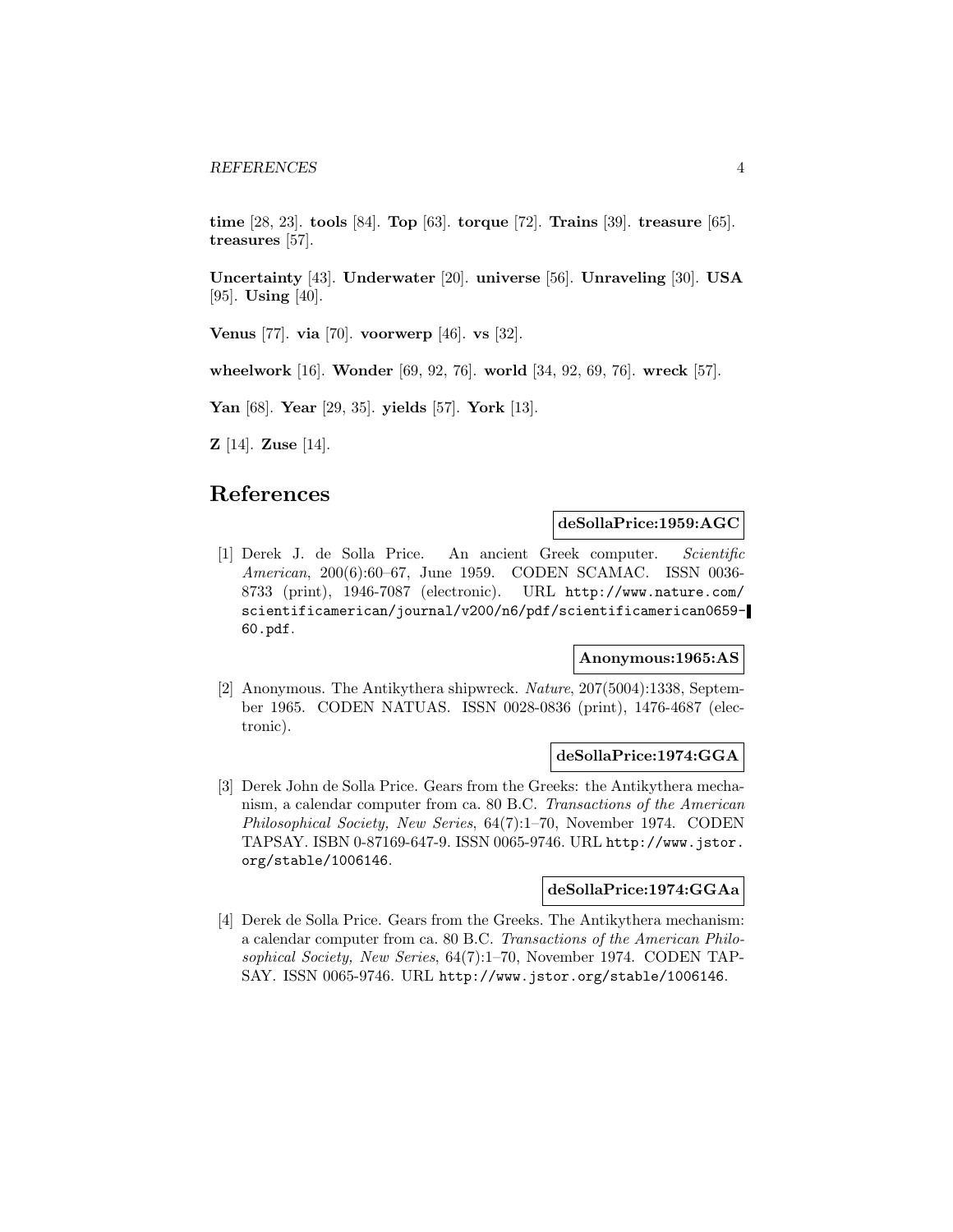### **Price:1974:GGAb**

[5] Derek J. de Solla (Derek John de Solla) Price. Gears from the Greeks: the Antikythera mechanism, a calendar computer from ca. 80 B.C., volume 64(7) of Transactions of the American Philosophical Society. American Philosophical Society, Philadelphia, PA, USA, 1974. ISBN 0-87169-647-9. ISSN 0065-9746. 70 pp. LCCN QB107 .P74. US\$5.00.

### **Ashfaque:1976:RBG**

[6] S. M. Ashfaque. Review: Gears from Greeks — Antikythera Mechanism — Calendar Computer from ca 80 BC — by D. D. Price. Centaurus: An International Journal of the History of Science and its Cultural Aspects, 20(2):175–176, ???? 1976. CODEN CENTA4. ISSN 0008-8994 (print), 1600-0498 (electronic).

### **Ballin:1976:BRB**

[7] Theodore N. Ballin. Book review: Gears from the Greeks, The Antikythera Mechanism: A Calendar Computer from ca. 80 B.C. by Derek de Solla Price. The Classical World, 70(3):202, November 1976. ISSN 0009-8418 (print), 1558-9234 (electronic). URL http://www.jstor.org/ stable/4348621.

### **Drachmann:1976:BRB**

[8] A. G. Drachmann. Book review: Gears from the Greeks: The Antikythera Mechanism: A Calendar Computer from ca. 80 B.C. by Derek de Solla Price. Technology and Culture, 17(1):112–116, January 1976. ISSN 0040-165X (print), 1097-3729 (electronic). URL http://www.jstor.org/ stable/3103259.

### **Brookes:1977:BRB**

[9] A. M. P. Brookes. Book review: Gears from the Greeks, by Derek de Solla Price. The Antikythera Mechanism: A Calendar Computer from ca. 80 B.C. The Classical Review, 27(1):94–95, ???? 1977. CODEN ???? ISSN 0009-840X (print), 1464-3561 (electronic). URL http://www.jstor.org/ stable/710979.

### **Mercier:1977:BRA**

[10] Raymond Mercier. Book review: The Antikythera Mechanism, Gears from the Greeks. Journal for the History of Astronomy, 8(2):143–145, June 1977. CODEN JHSAA2. ISSN 0021-8286 (print), 1753-8556 (electronic).

### **North:1977:BRD**

[11] J. D. North. Book review: Derek de Solla Price: Gears from the Greeks: The Antikythera Mechanism. A Calendar Computer from ca. 80 B.C. Isis,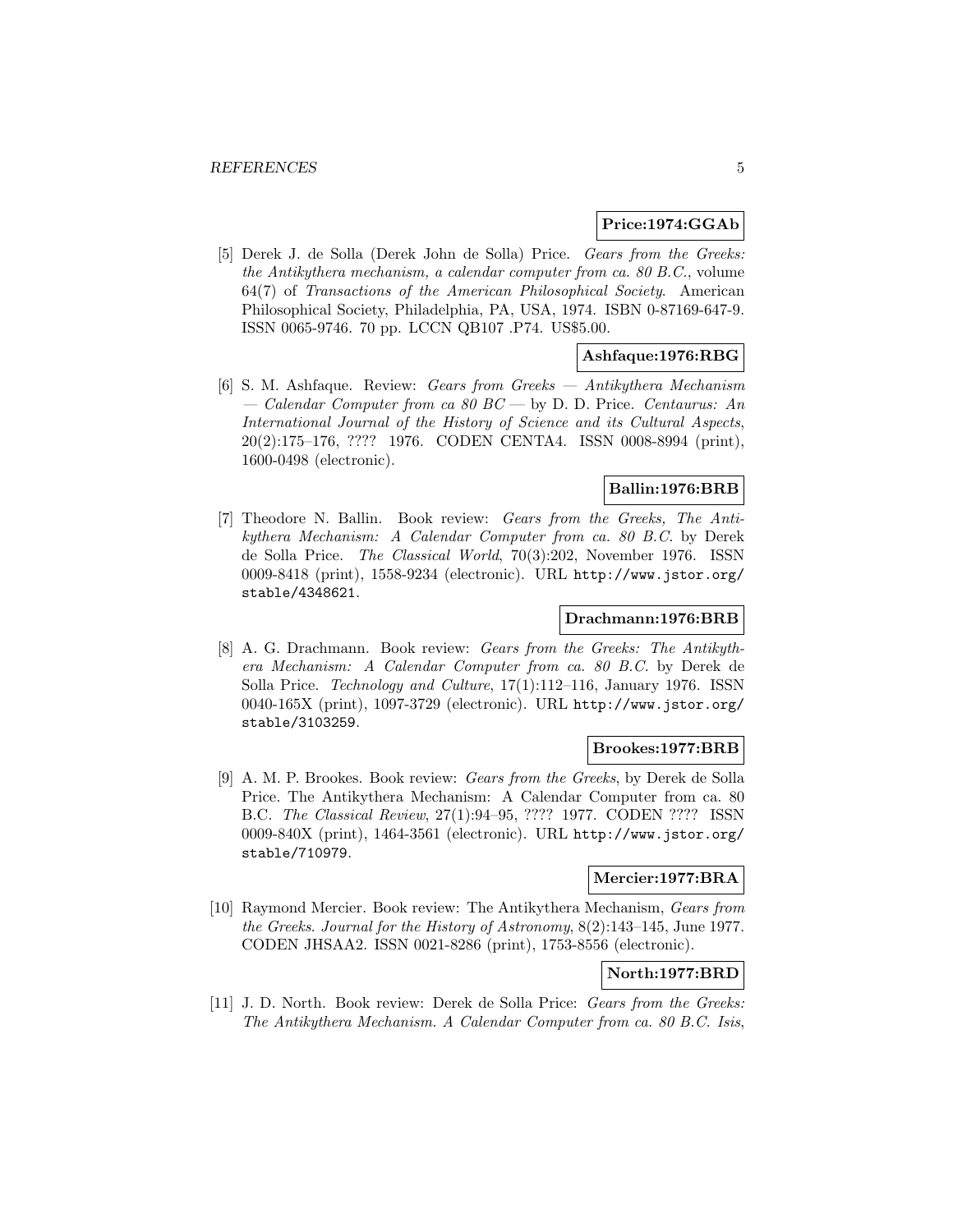68(1):142–143, March 1977. CODEN ISISA4. ISSN 0021-1753 (print), 1545-6994 (electronic). URL http://www.jstor.org/stable/230405.

### **Oleson:1977:BRB**

[12] John Peter Oleson. Book review: Gears from the Greeks: The Antikythera  $Mechanism - a Calendar Computer from ca. 80 B.C.$  by Derek de Solla Price. Phoenix, 31(3):271–273, Autumn 1977. ISSN 0031-8299 (print), 1929-4883 (electronic). URL http://www.jstor.org/stable/1087110.

### **Smith:1978:BRA**

[13] Norman A. F. Smith. Book review: Antiquity Gears from the Greeks: The Antikythera Mechanism — a Calendar Computer from ca. 80 B.C. by Derek de Solla Price. New York: Science History Publications, 1975. Pp. 70. \$8.50. British Journal for the History of Science, 11(1):77–78, March 1978. CODEN BJHSAT. ISSN 0007-0874 (print), 1474-001X (electronic). URL http://www.jstor.org/stable/4025619.

### **Handler:1979:RBZ**

[14] Wolfgang Händler. Rechner Von A Bis  $Z$  — Von Antikythera Bis Zuse. In K. H. Böhling and P. P. Spies, editors,  $GI - 9$ . Jahrestagung, pages 1–15. Springer-Verlag, Berlin, Germany / Heidelberg, Germany / London, UK / etc., 1979.

### **Morris:1984:PDD**

[15] L. R. Morris. Price, Derek, Desolla and the Antikythera mechanism an appreciation  $1922-1983$  — obituary. IEEE Micro,  $4(1):15-21$ , January/ February 1984. CODEN IEMIDZ. ISSN 0272-1732 (print), 1937-4143 (electronic).

#### **Maddison:1985:EMW**

[16] Francis Maddison. Early mathematical wheelwork: Byzantine calendrical gearing. Nature, 314(6009):316–317, March 28, 1985. CODEN NATUAS. ISSN 0028-0836 (print), 1476-4687 (electronic).

### **Bromley:1986:NAM**

[17] Allan G. Bromley. Notes on the Antikythera Mechanism. Centaurus: An International Journal of the History of Science and its Cultural Aspects, 29 (1):5–27, March 1986. CODEN CENTA4. ISSN 0008-8994 (print), 1600- 0498 (electronic).

### **Edmunds:2000:AMS**

[18] M. G. Edmunds and P. Morgan. The Antikythera Mechanism: still a mystery of Greek astronomy? Astronomy and Geophysics, 41(6):6.10–6.17,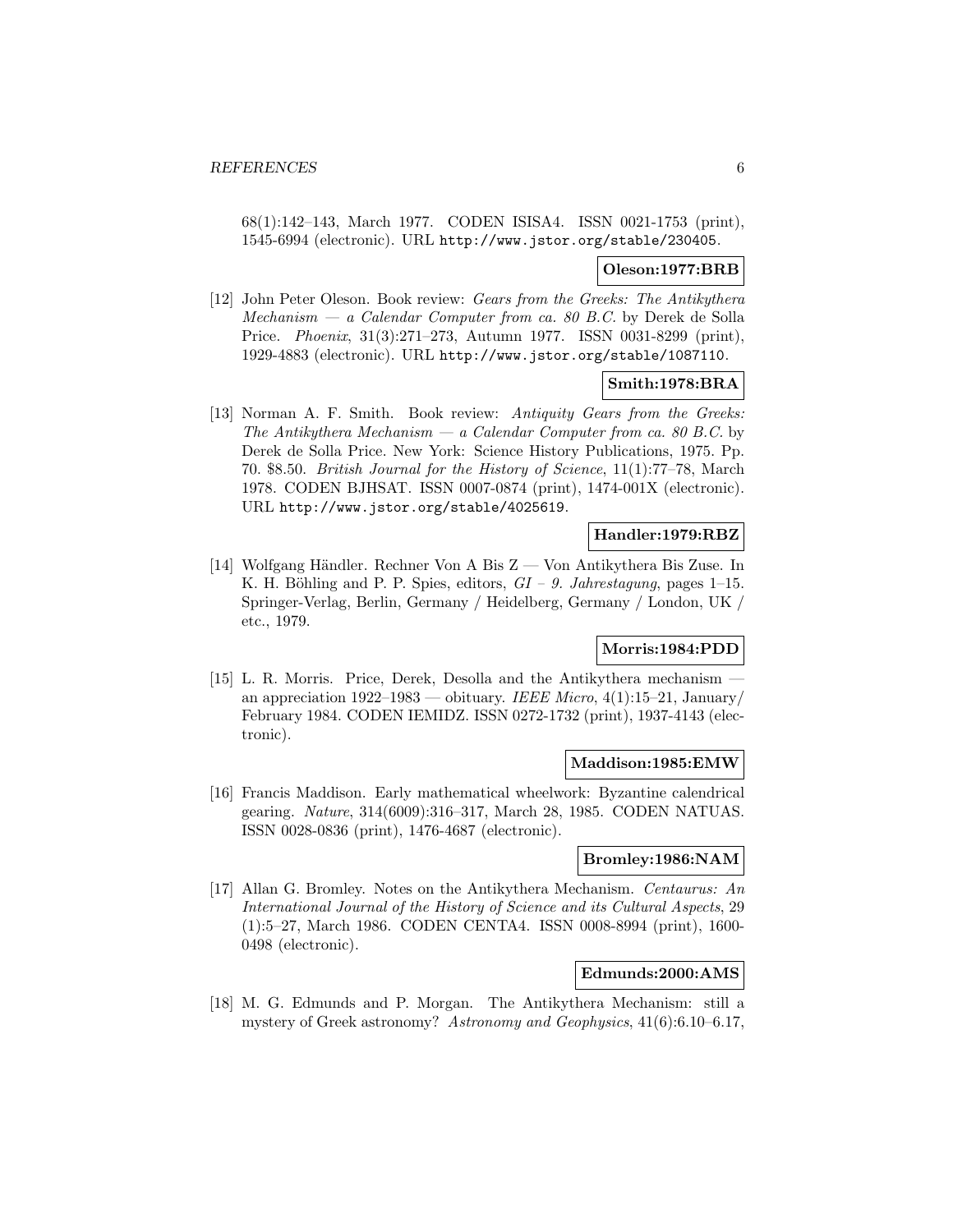December 2000. CODEN ASGEF5. ISSN 1366-8781 (print), 1468-4004 (electronic).

### **Anonymous:2006:C**

[19] Anonymous. Correction. Nature, 444(7120):699, December 2006. CODEN NATUAS. ISSN 0028-0836 (print), 1476-4687 (electronic).

#### **Catsambis:2006:BAF**

[20] Alexis Catsambis. Before Antikythera: the first underwater archaeological survey in Greece. International Journal of Nautical Archaeology, 35(1): 104–107, April 2006. ISSN 1057-2414 (print), 1095-9270 (electronic).

#### **Charette:2006:HTA**

[21] François Charette. High tech from Ancient Greece. Nature, 444(7119): 551–552, November 2006. CODEN NATUAS. ISSN 0028-0836 (print), 1476-4687 (electronic).

### **Freeth:2006:DAG**

[22] T. Freeth, Y. Bitsakis, X. Moussas, J. H. Seiradakis, A. Tselikas, H. Mangou, M. Zafeiropoulou, R. Hadland, D. Bate, A. Ramsey, M. Allen, A. Crawley, P. Hockley, T. Malzbender, D. Gelb, W. Ambrisco, and M. G. Edmunds. Decoding the ancient Greek astronomical calculator known as the Antikythera Mechanism. Nature, 444(7119), November 2006. CODEN NATUAS. ISSN 0028-0836 (print), 1476-4687 (electronic).

#### **Marchant:2006:SLT**

[23] Jo Marchant. In search of lost time. Nature, 444(7119):534–538, November 2006. CODEN NATUAS. ISSN 0028-0836 (print), 1476-4687 (electronic).

#### **Ball:2008:CCC**

[24] Philip Ball. Complex clock combines calendars. Nature, 454(7204):561, July 2008. CODEN NATUAS. ISSN 0028-0836 (print), 1476-4687 (electronic).

#### **Marchant:2008:ALS**

[25] Jo Marchant. The Antikythera: lost secret of the ancients. New Scientist, 200(2686):36–40, 2008. CODEN NWSCAL. ISSN 0262-4079 (print), 1364-8500 (electronic). URL https://www.sciencedirect.com/science/ article/pii/S0262407908631619.

#### **Robinson:2008:TCC**

[26] Andrew Robinson. Tale of a clockwork computer. Nature, 455(7215):867– 868, October 2008. CODEN NATUAS. ISSN 0028-0836 (print), 1476-4687 (electronic).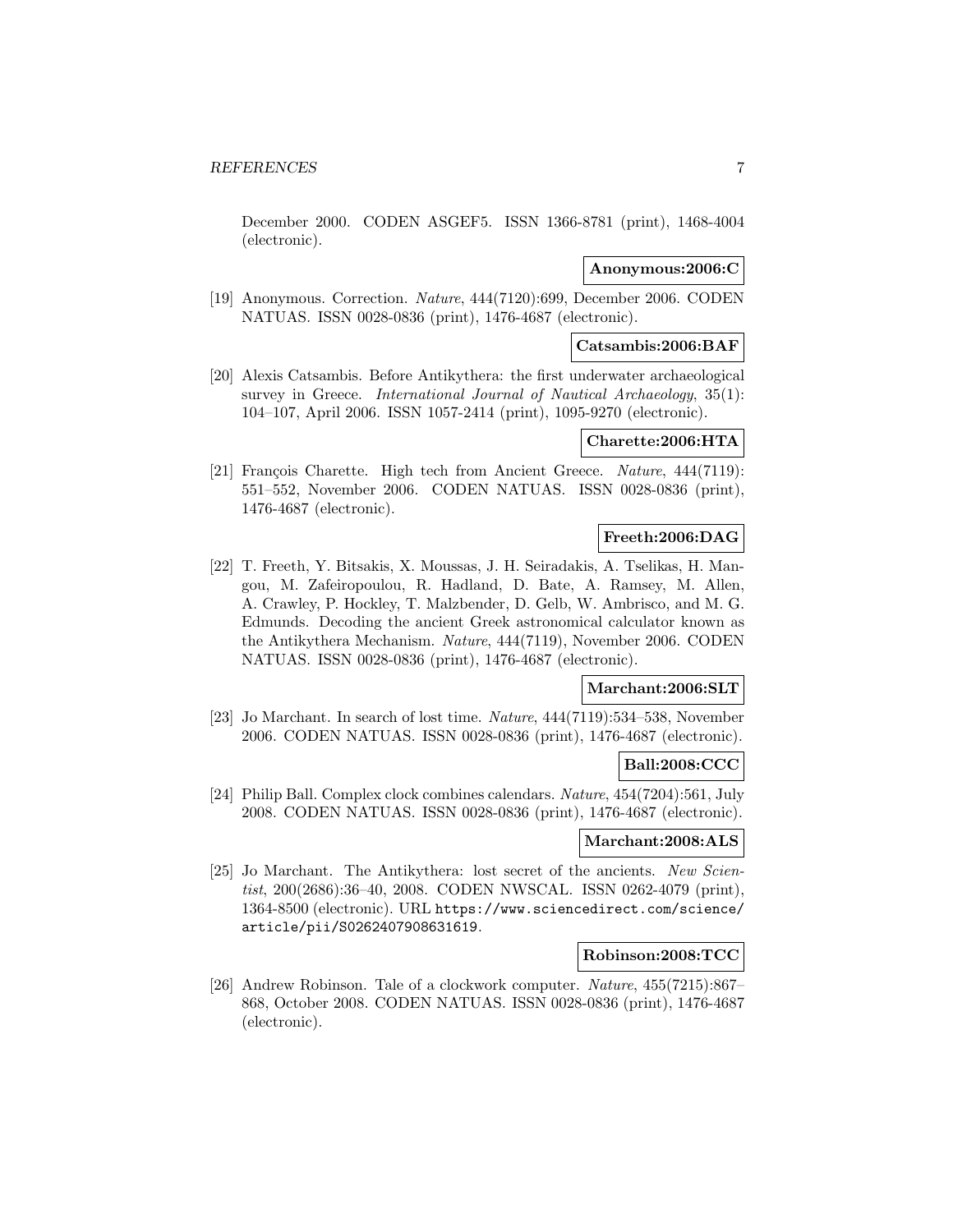### **Spinellis:2008:AMC**

[27] Diomidis Spinellis. The Antikythera Mechanism: a computer science perspective. Computer, 41(5):22-27, May 2008. CODEN CPTRB4. ISSN 0018-9162 (print), 1558-0814 (electronic).

### **Cowen:2009:ACA**

[28] Ron Cowen. Atom & cosmos: Ancient gadget charts game time: Antikythera mechanism kept a calendar of the Olympics. Science News (Washington, DC), 174(5):10, September 2009. CODEN SCNEBK. ISSN 0036-8423 (print), 1943-0930 (electronic).

### **Evans:2009:BRS**

[29] James Evans. Book review: The saga of the Antikythera Mechanism, Decoding the Heavens: a 2000-Year-Old Computer and the Century-Long Search to Discover its Secrets. Journal for the History of Astronomy, 40 (3):362–364, August 2009. CODEN JHSAA2. ISSN 0021-8286 (print), 1753-8556 (electronic).

### **Koetsier:2009:PUS**

[30] Teun Koetsier. Phases in the unraveling of the secrets of the gear system of the Antikythera Mechanism. In Hong-Sen Yan and Marco Ceccarelli, editors, International Symposium on History of Machines and Mechanisms, pages 269–294. Springer Netherlands, Dordrecht, The Netherlands, 2009.

### **Evans:2010:SAP**

[31] James Evans, Christián C. Carman, and Alan S. Thorndike. Solar anomaly and planetary displays in the Antikythera Mechanism. Journal for the History of Astronomy, 41(1):1–39, February 2010. CODEN JHSAA2. ISSN 0021-8286 (print), 1753-8556 (electronic).

#### **Gourtsoyannis:2010:HVP**

[32] Elias Gourtsoyannis. Hipparchus vs. Ptolemy and the Antikythera Mechanism: Pin slot device models lunar motions. Advances in Space Research, 46 (4):540–544, 2010. CODEN ASRSDW. ISSN 0273-1177 (print), 1879-1948 (electronic). URL https://www.sciencedirect.com/science/article/ pii/S0273117709006036. Advances in Space Environment Research.

### **Marchant:2010:AAM**

[33] Jo Marchant. Ancient astronomy: Mechanical inspiration. Nature, 468 (7323):496–498, November 2010. CODEN NATUAS. ISSN 0028-0836 (print), 1476-4687 (electronic).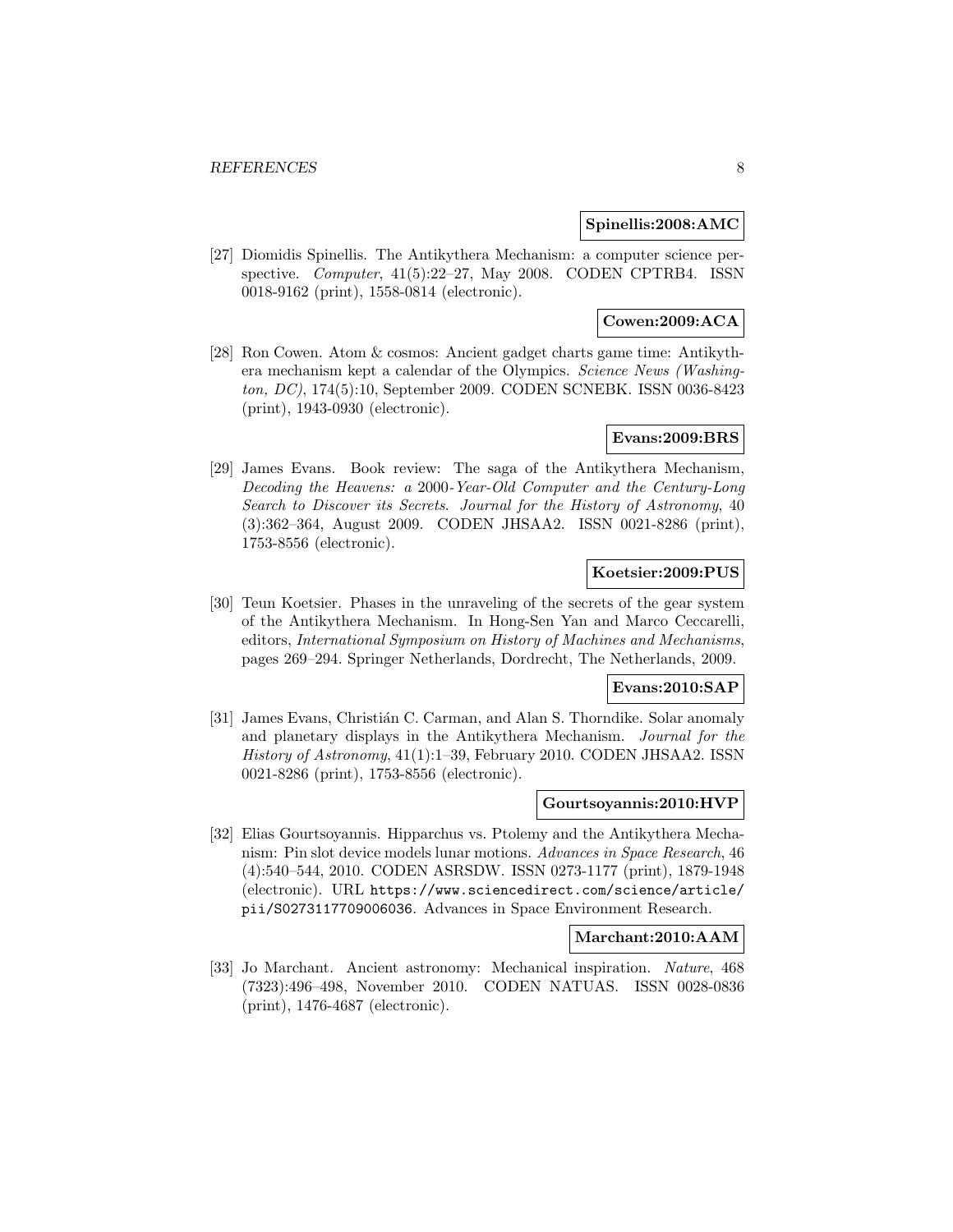**Marchant:2010:DHS**

[34] Josephine Marchant. Decoding the heavens: solving the mystery of the world's first computer. William Heinemann, London, UK, 2010. ISBN 0-434-01835-X (hardcover). 328 + 8 pp. LCCN QB107 .M37 2010. URL http://site.ebrary.com/id/10372916; http://www. decodingtheheavens.com/reviews.aspx.

### **Marchant:2010:DHY**

[35] Josephine Marchant. Decoding the heavens: a 2,000-year-old-computer  $$ and the century-long search to discover its secrets. Da Capo Press, Cambridge, MA, USA, 2010. ISBN 0-306-81861-2 (paperback).  $328 + 8$  pp. LCCN QB107 .M38 2010. URL http://www.decodingtheheavens.com/ reviews.aspx.

### **Papathanassiou:2010:RAM**

[36] Maria K. Papathanassiou. Reflections on the Antikythera Mechanism inscriptions. Advances in Space Research, 46(4):545–551, 2010. CODEN ASRSDW. ISSN 0273-1177 (print), 1879-1948 (electronic). URL https: //www.sciencedirect.com/science/article/pii/S027311770900684X. Advances in Space Environment Research.

### **Pastore:2010:ACA**

[37] Giovanni Pastore. Antikythera Calculator advances modern science of 19 centuries. Advances in Space Research, 46(4):552–556, 2010. CODEN ASRSDW. ISSN 0273-1177 (print), 1879-1948 (electronic). URL https: //www.sciencedirect.com/science/article/pii/S027311771000236X. Advances in Space Environment Research.

### **Bevan:2011:TFM**

[38] Andrew Bevan and James Conolly. Terraced fields and Mediterranean landscape structure: an analytical case study from Antikythera, Greece. Ecological Modelling, 222(7):1303–1314, April 10, 2011. CODEN EC-MODT. ISSN 0304-3800 (print), 1872-7026 (electronic). URL http:// www.sciencedirect.com/science/article/pii/S0304380010006824.

#### **Edmunds:2011:IAA**

[39] M. G. Edmunds. An initial assessment of the accuracy of the gear trains in the Antikythera Mechanism. Journal for the History of Astronomy, 42 (3):307–320, August 2011. CODEN JHSAA2. ISSN 0021-8286 (print), 1753-8556 (electronic).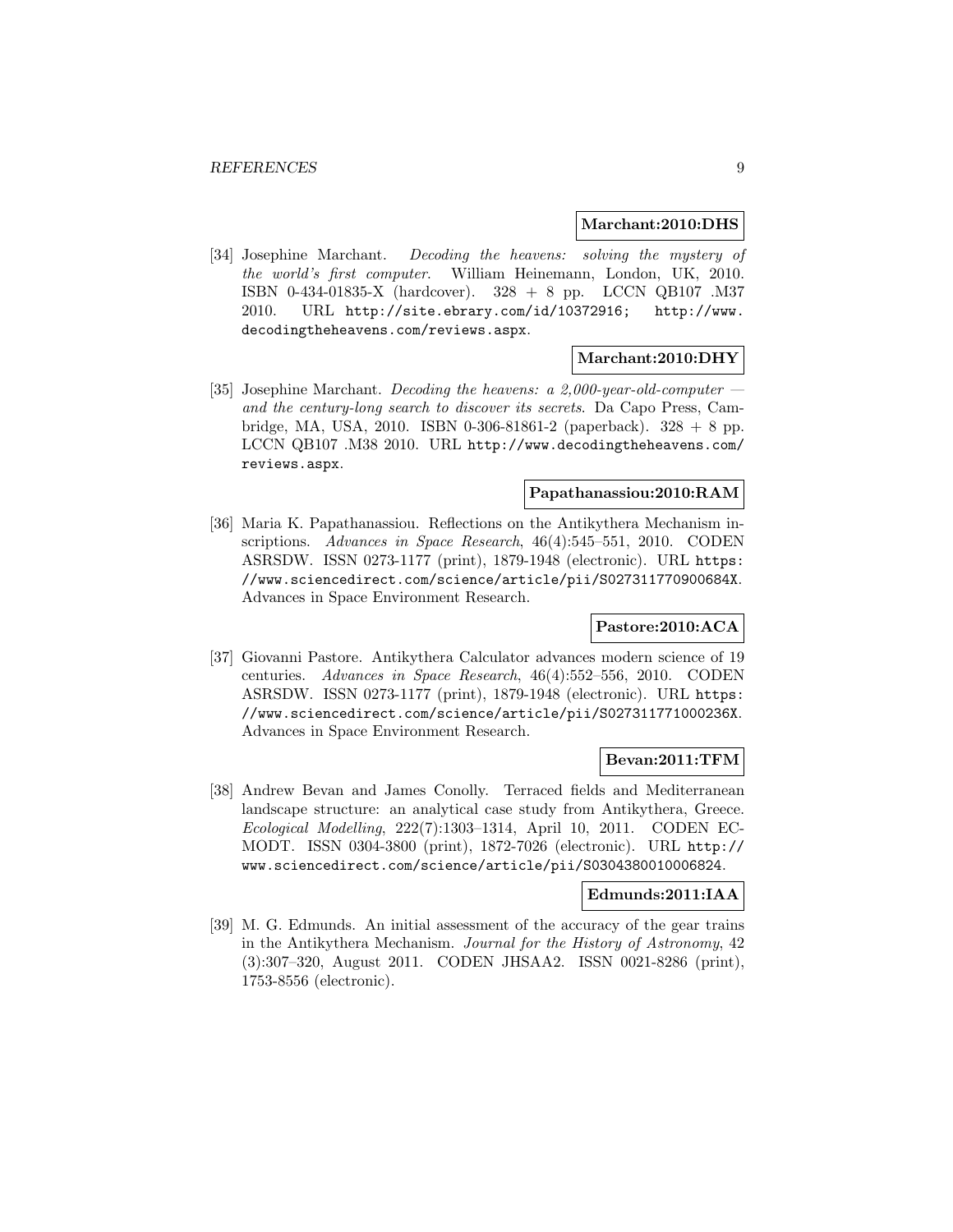### **Edmunds:2011:UCD**

[40] Michael Edmunds and Tony Freeth. Using computation to decode the first known computer. Computer, 44(7):32-39, July 2011. CODEN CPTRB4. ISSN 0018-9162 (print), 1558-0814 (electronic).

#### **Moussas:2011:AM**

[41] Xenophon Moussas. The Antikythera Mechanism. In Kokkotas et al. [94], pages 113–128. ISBN 94-6091-349-0. LCCN Q126.9 .A33 2011; Q181.A1 .K384 2010. URL http://www.springerlink.com/content/ 978-94-6091-349-5.

### **Anonymous:2012:LAM**

[42] Anonymous. Lego Antikythera Mechanism. Nature, December 2012. CO-DEN NATUAS. ISSN 0028-0836 (print), 1476-4687 (electronic).

### **Bevan:2012:MCU**

[43] A. Bevan, J. Conolly, C. Hennig, A. Johnston, A. Quercia, L. Spencer, and J. Vroom. Measuring chronological uncertainty in intensive survey finds: a case study from Antikythera, Greece. Archaeometry, 55(2):312–328, March 2012. CODEN ARCHAG. ISSN 0003-813X (print), 1475-4754 (electronic).

### **Carman:2012:PSD**

[44] Christián C. Carman, Alan Thorndike, and James Evans. On the pinand-slot device of the Antikythera mechanism, with a new application to the superior planets. Journal for the History of Astronomy, 43(1):93–116, February 2012. CODEN JHSAA2. ISSN 0021-8286 (print), 1753-8556 (electronic).

### **Efstathiou:2012:DGG**

[45] K. Efstathiou, A. Basiakoulis, M. Efstathiou, M. Anastasiou, and J. H. Seiradakis. Determination of the gears geometrical parameters necessary for the construction of an operational model of the Antikythera Mechanism. Mechanism and Machine Theory, 52:219–231, 2012. CODEN MHM-TAS. ISSN 0094-114X (print), 1873-3999 (electronic). URL https://www. sciencedirect.com/science/article/pii/S0094114X12000316.

### **Garrett:2012:HVA**

[46] Michael A. Garrett. Hanny's voorwerp and the Antikythera Mechanism similarities, differences and insights. *arxiv.org*,  $??(??)$ :1–8, November 23, 2012. URL https://arxiv.org/abs/1211.5487.

#### **Hannah:2012:AM**

[47] Robert Hannah. Antikythera Mechanism, October 2012.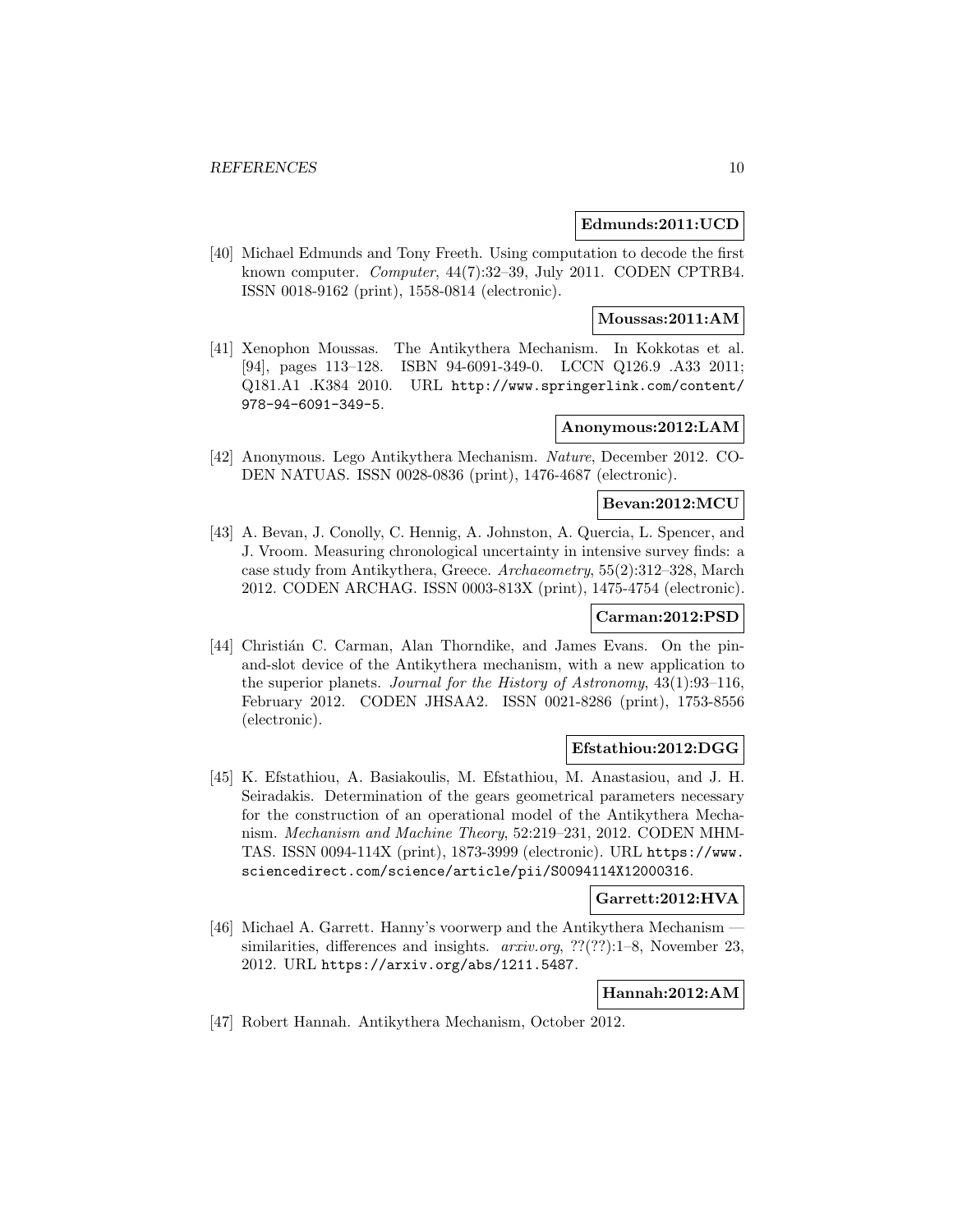### **Wright:2012:FDA**

[48] Michael T. Wright. The front dial of the Antikythera Mechanism. In Teun Koetsier and Marco Ceccarelli, editors, History of Mechanism and Machine Science, pages 279–292. Springer Netherlands, Dordrecht, The Netherlands, 2012.

### **Anastasiou:2013:AEP**

[49] Magdalini Anastasiou, John H. Seiradakis, James Evans, Stella Drougou, and Kyriakos Efstathiou. The astronomical events of the Parapegma of the Antikythera Mechanism. Journal for the History of Astronomy, 44(2): 173–A10, May 2013. CODEN JHSAA2. ISSN 0021-8286 (print), 1753-8556 (electronic).

### **Edmunds:2013:AME**

[50] Michael G. Edmunds. Keynote II: The Antikythera Mechanism and the early history of mechanical computing. In IEEE [95], page 79. ISBN 0- 7695-4957-8. ISSN 1063-6889. LCCN QA76.9.C62 S95 2013.

### **Yan:2013:RSL**

[51] Hong-Sen Yan and Jian-Liang Lin. Reconstruction synthesis of the lost interior mechanism for the solar anomaly motion of the Antikythera Mechanism. Mechanism and Machine Theory, 70:354–371, 2013. CODEN MHM-TAS. ISSN 0094-114X (print), 1873-3999 (electronic). URL https://www. sciencedirect.com/science/article/pii/S0094114X13001638.

### **Anastasiou:2014:AMC**

[52] M. Anastasiou, J. H. Seiradakis, C. C. Carman, and K. Efstathiou. The Antikythera Mechanism: The construction of the metonic pointer and the back plate spirals. Journal for the History of Astronomy, 45(4):418–441, November 2014. CODEN JHSAA2. ISSN 0021-8286 (print), 1753-8556 (electronic).

#### **Anonymous:2014:SDO**

[53] Anonymous. Seven days: 10–16 October 2014. Nature, 514(7522):278– 279, October 2014. CODEN NATUAS. ISSN 0028-0836 (print), 1476-4687 (electronic).

#### **Carman:2014:EAM**

[54] Christián C. Carman and James Evans. On the epoch of the Antikythera mechanism and its eclipse predictor. Archive for History of Exact Sciences, 68(6):693–774, November 2014. CODEN AHESAN.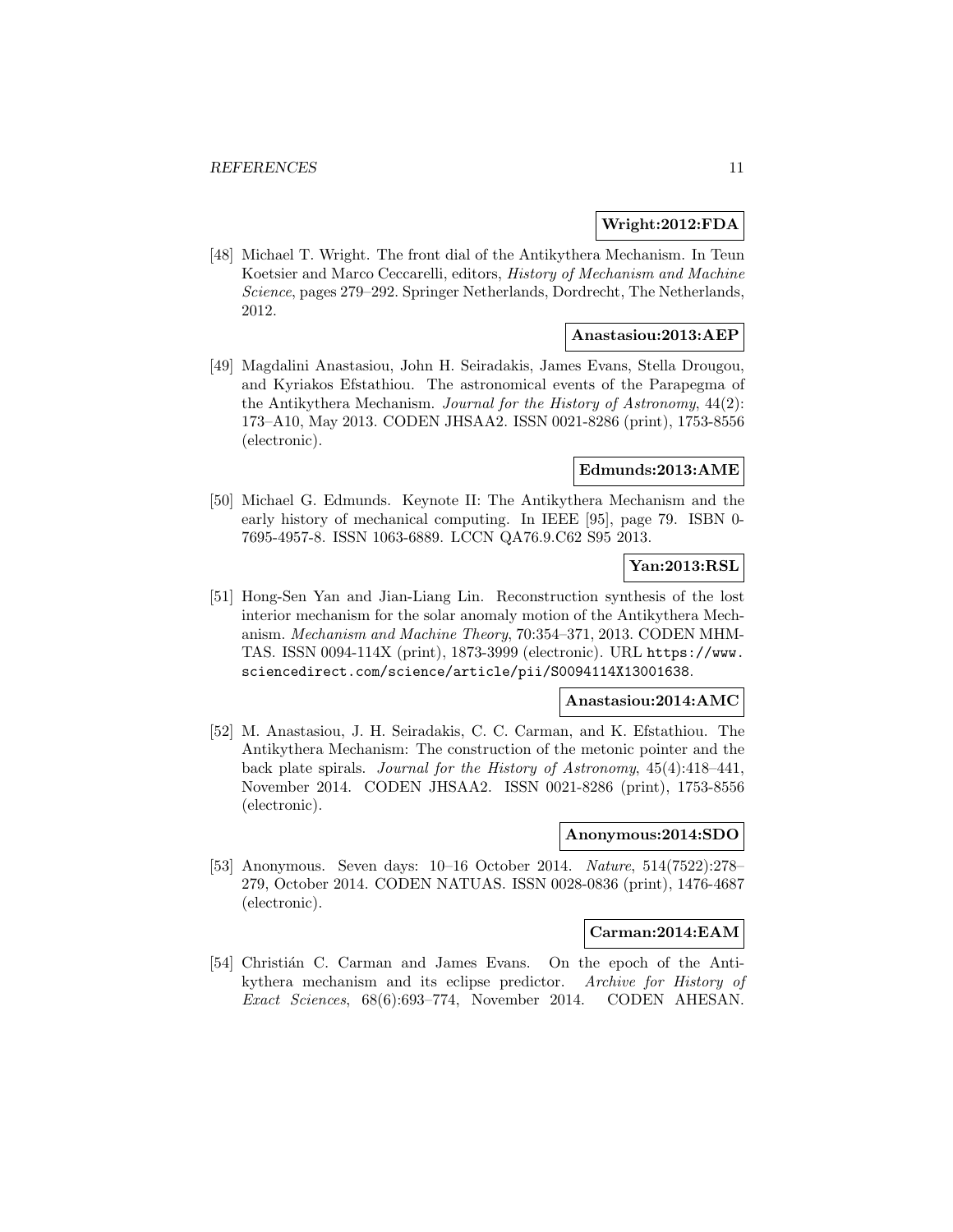ISSN 0003-9519 (print), 1432-0657 (electronic). URL http://link. springer.com/article/10.1007/s00407-014-0145-5; http://www. scientificcomputing.com/news/2014/12/worlds-oldest-computer-ancientgreek-antikythera-mechanism-100-years-older-previously-believed.

### **Cressey:2014:IMO**

[55] Daniel Cressey and Davide Castelvecchi. Images of the month: October 2014. Nature, October 2014. CODEN NATUAS. ISSN 0028-0836 (print), 1476-4687 (electronic).

#### **Edmunds:2014:AMM**

[56] M. G. Edmunds. The Antikythera mechanism and the mechanical universe. Contemporary Physics, 55(4):263–285, 2014. CODEN CTPHAF. ISSN 0010-7514 (print), 1366-5812 (electronic).

#### **Ehrenberg:2014:FAW**

[57] Rachel Ehrenberg. Famed Antikythera wreck yields more treasures. Nature, October 10, 2014. CODEN NATUAS. ISSN 0028-0836 (print), 1476-4687 (electronic).

### **Freeth:2014:RAM**

[58] Tony Freeth. Reconstructing the Antikythera Mechanism. In Clive L. N. Ruggles, editor, Handbook of Archaeoastronomy and Ethnoastronomy, pages 1603–1624. Springer-Verlag, Berlin, Germany / Heidelberg, Germany / London, UK / etc., July 2014.

### **Seiradakis:2014:AMD**

[59] John H. Seiradakis. The Antikythera mechanism: decoding an astonishing ancient Greek astronomical computer. Physica Medica, 30:e2, 2014. ISSN 1120-1797 (print), 1724-191X (electronic). URL https://www. sciencedirect.com/science/article/pii/S1120179714001793.

#### **Baker:2015:BSA**

[60] Noah Baker. Building the sphere of Archimedes. Nature, September 2015. CODEN NATUAS. ISSN 0028-0836 (print), 1476-4687 (electronic).

### **Lin:2015:DMAb**

[61] Jian-Liang Lin and Hong-Sen Yan. Decoding the Mechanisms of Antikythera Astronomical Device. Springer-Verlag, Berlin, Germany / Heidelberg, Germany / London, UK / etc., 2016. ISBN 3-662-48445-5 (hardcover), 3- 662-48447-1 (e-book).  $x + 281 + 172 + 141$  pp. LCCN QB107 .L56 2016; QC5.53.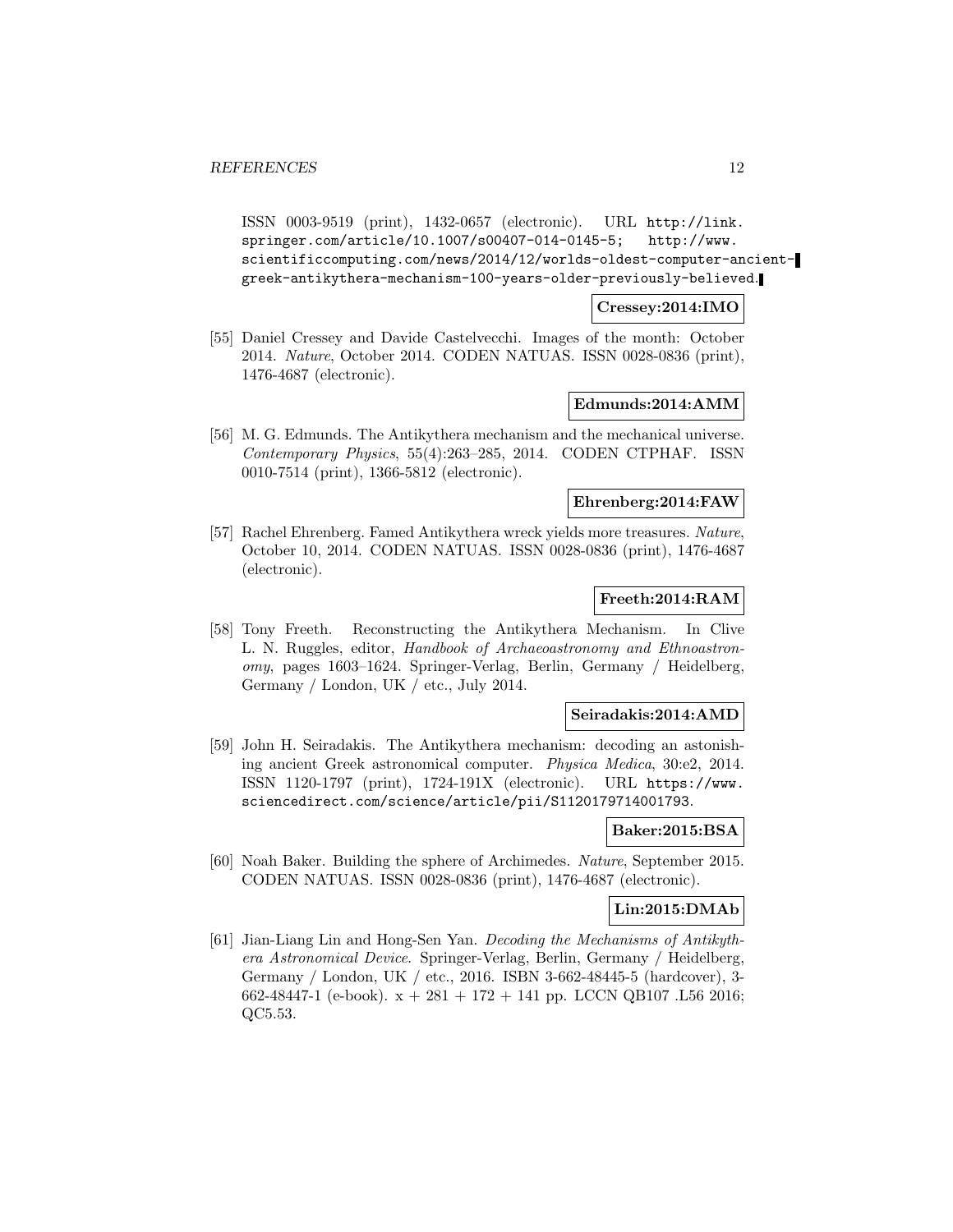### **Lin:2015:DMP**

[62] Jian Liang Lin and Hong Sen Yan. Decoding the moon phase display device over the front dial of the Antikythera mechanism. Chinese Journal of Mechanical Engineering (English Edition), 28(4):676–683, July 2015. CODEN CJMEER. ISSN 1000-9345 (print), 2192-8258 (electronic).

### **Anonymous:2016:TMP**

[63] Anonymous. Top multimedia picks of 2016. Nature, December 2016. CO-DEN NATUAS. ISSN 0028-0836 (print), 1476-4687 (electronic).

#### **Marchant:2016:HSF**

[64] Jo Marchant. Human skeleton found on famed Antikythera shipwreck. Nature, 537(7621):462–463, September 2016. CODEN NATUAS. ISSN 0028-0836 (print), 1476-4687 (electronic).

#### **Anonymous:2017:NPG**

[65] Anonymous. Nobel prizes, giant telescope and buried treasure. Nature, 550 (7674):12–13, October 5, 2017. CODEN NATUAS. ISSN 0028-0836 (print), 1476-4687 (electronic). URL https://doi.org/10.1038/550012a.

### **Carman:2017:FDA**

[66] Christián C. Carman. The final date of the Antikythera Mechanism. Journal for the History of Astronomy, 48(3):312–323, August 2017. CODEN JHSAA2. ISSN 0021-8286 (print), 1753-8556 (electronic). URL http:// journals.sagepub.com/doi/full/10.1177/0021828617721553.

#### **Koetsier:2017:ENC**

[67] Teun Koetsier. Efthymios Nicolaidis; Constantine Skordoulis, eds. The Inscriptions of the Antikythera Mechanism. *Isis*, 108(3):685–686, September 2017. CODEN ISISA4. ISSN 0021-1753 (print), 1545-6994 (electronic).

### **Nicolaidis:2017:BRJ**

[68] Efthymios Nicolaidis. Book review: Jian-Liang Lin; Hong-Sen Yan. Decoding the Mechanisms of Antikythera Astronomical Device. Isis, 108(1): 172–173, March 2017. CODEN ISISA4. ISSN 0021-1753 (print), 1545-6994 (electronic).

#### **Carman:2018:BRP**

[69] Christi´an C. Carman. Book review: A Portable Cosmos: Revealing the Antikythera Mechanism, Scientific Wonder of the Ancient World, by Alexander Jones. BSHM Bulletin: Journal of the British Society for the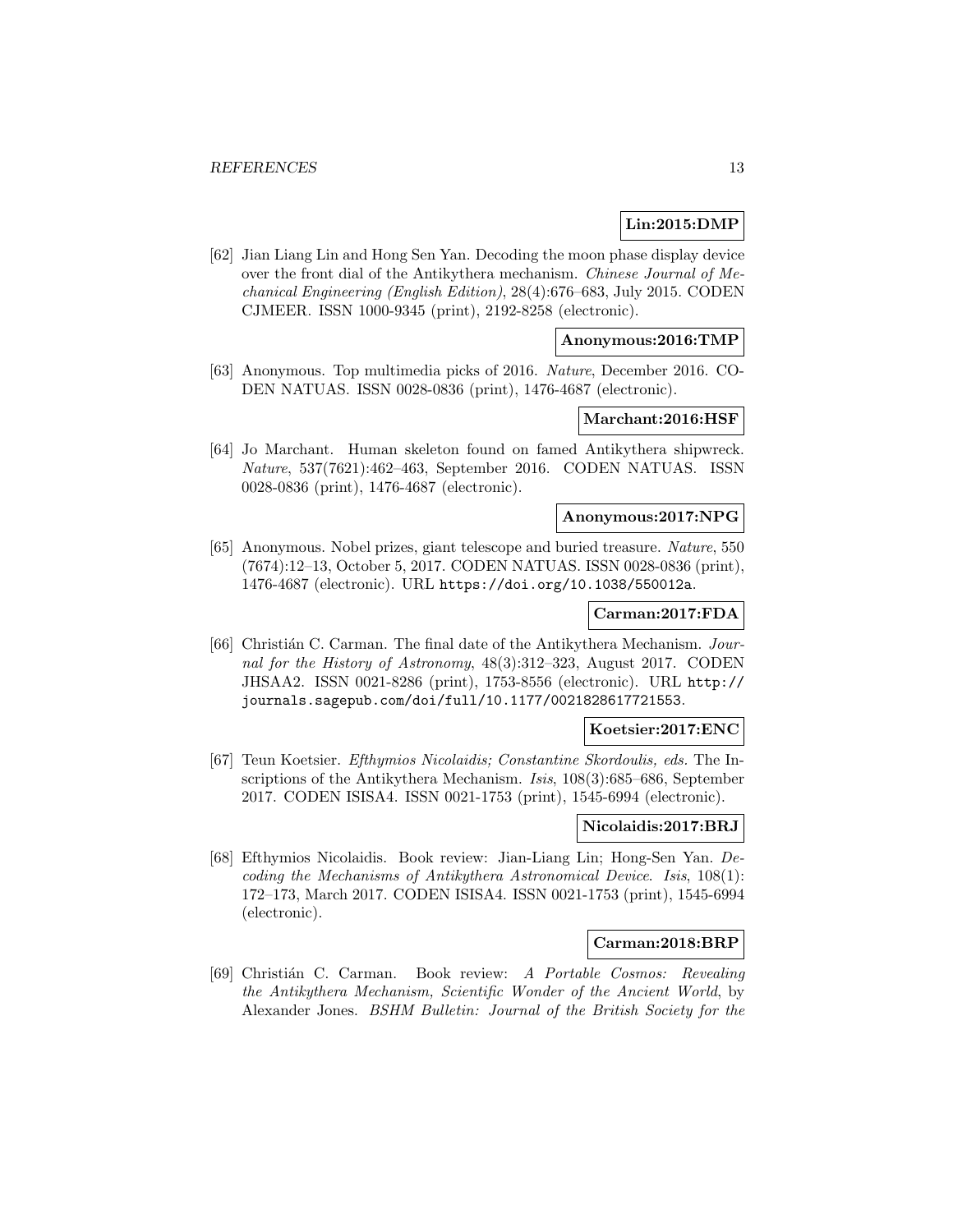History of Mathematics, 33(3):189–190, 2018. CODEN ???? ISSN 1749- 8430 (print), 1749-8341 (electronic). URL http://www.tandfonline.com/ doi/full/10.1080/17498430.2018.1457342.

### **Diolatzis:2018:DAM**

[70] Ioannis S. Diolatzis and Gerasimos Pavlogeorgatos. Deepening to Antikythera Mechanism via its interactivity. Digital Applications in Archaeology and Cultural Heritage, 8:10–26, 2018. ISSN 2212-0548. URL https:// www.sciencedirect.com/science/article/pii/S221205481730022X.

### **Jones:2018:LOP**

[71] Alexander Jones. "Like opening a pyramid and finding an atomic bomb": Derek de Solla Price and the Antikythera mechanism. Proceedings of the American Philosophical Society, 162(3):259–294, ???? 2018. CODEN PAPCAA. ISSN 0003-049X (print), 2326-9243 (electronic). URL https://www.amphilsoc.org/sites/default/files/ 2019-03/attachments/Jones.pdf.

### **Roumeliotis:2018:CTS**

[72] Manos Roumeliotis. Calculating the torque on the shafts of the Antikythera Mechanism to determine the location of the driving gear. Mechanism and Machine Theory, 122:148–159, 2018. CODEN MHMTAS. ISSN 0094-114X (print), 1873-3999 (electronic). URL https://www.sciencedirect.com/ science/article/pii/S0094114X17315586.

#### **Seiradakis:2018:OCK**

[73] J. H. Seiradakis and M. G. Edmunds. Our current knowledge of the Antikythera Mechanism. Nature Astronomy, 2(1):35–42, January 2018.

### **Voulgaris:2018:CFR**

[74] Aristeidis Voulgaris, Christophoros Mouratidis, and Andreas Vossinakis. Conclusions from the functional reconstruction of the Antikythera Mechanism. Journal for the History of Astronomy, 49(2):216–238, May 2018. CODEN JHSAA2. ISSN 0021-8286 (print), 1753-8556 (electronic). URL http://journals.sagepub.com/doi/full/10.1177/0021828618762460.

#### **Voulgaris:2018:DSA**

[75] Aristeidis Voulgaris, Christophoros Mouratidis, and Andreas Vossinakis. The dark shades of the Antikythera Mechanism. Journal of Radioanalytical and Nuclear Chemistry, 318(3):1881–1891, October 2018. CODEN JRNCDM. ISSN 0236-5731 (print), 1588-2780 (electronic).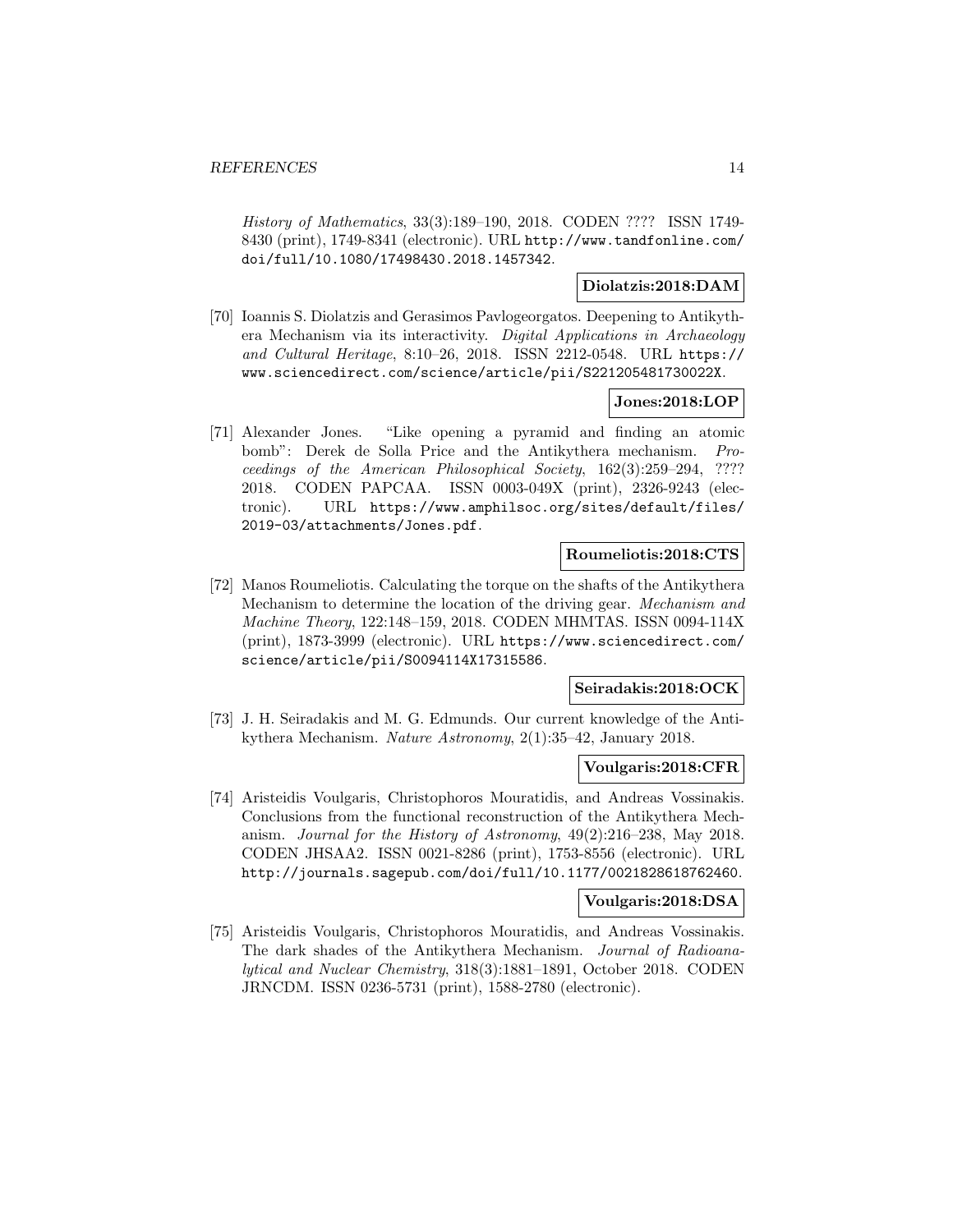### **Yan:2018:BRA**

[76] Hong-Sen Yan. Book review: Alexander Jones. A Portable Cosmos: Revealing the Antikythera Mechanism, Scientific Wonder of the Ancient World. Isis, 109(4):827–828, December 2018. CODEN ISISA4. ISSN 0021-1753 (print), 1545-6994 (electronic).

### **Diolatzis:2019:AMC**

[77] Ioannis S. Diolatzis and Gerasimos Pavlogeorgatos. Antikythera Mechanism: a compound epicyclic gearing for Venus. Digital Applications in Archaeology and Cultural Heritage, 12:e00089, 2019. ISSN 2212- 0548. URL https://www.sciencedirect.com/science/article/pii/ S2212054818300341.

### **Diolatzis:2019:IHA**

[78] Ioannis S. Diolatzis and Gerasimos Pavlogeorgatos. The influence of Hipparchus in Antikythera Mechanism. New Astronomy, 67:29–39, 2019. CODEN NEASFS. ISSN 1384-1076 (print), 1384-1092 (electronic). URL https://www.sciencedirect.com/science/article/pii/ S1384107618302227.

### **Evans:2019:BST**

[79] James Evans and Christián C. Carman. Babylonian solar theory on the Antikythera mechanism. Archive for History of Exact Sciences, 73(6):619– 659, November 2019. CODEN AHESAN. ISSN 0003-9519 (print), 1432- 0657 (electronic).

### **Freeth:2019:CRE**

[80] Tony Freeth. Correction: Revising the eclipse prediction scheme in the Antikythera mechanism. Palgrave Communications, 5(1), March 2019.

### **Freeth:2019:REP**

[81] Tony Freeth. Revising the eclipse prediction scheme in the Antikythera mechanism. *Palgrave Communications*, 5(1), January 2019.

### **Iversen:2019:BPI**

[82] Paul Iversen and Alexander Jones. The Back Plate Inscription and eclipse scheme of the Antikythera Mechanism revisited. Archive for History of Exact Sciences, 73(5):469–511, September 2019. CODEN AHESAN. ISSN 0003-9519 (print), 1432-0657 (electronic). URL http://link.springer. com/content/pdf/10.1007/s00407-019-00229-9.pdf. See correction [83].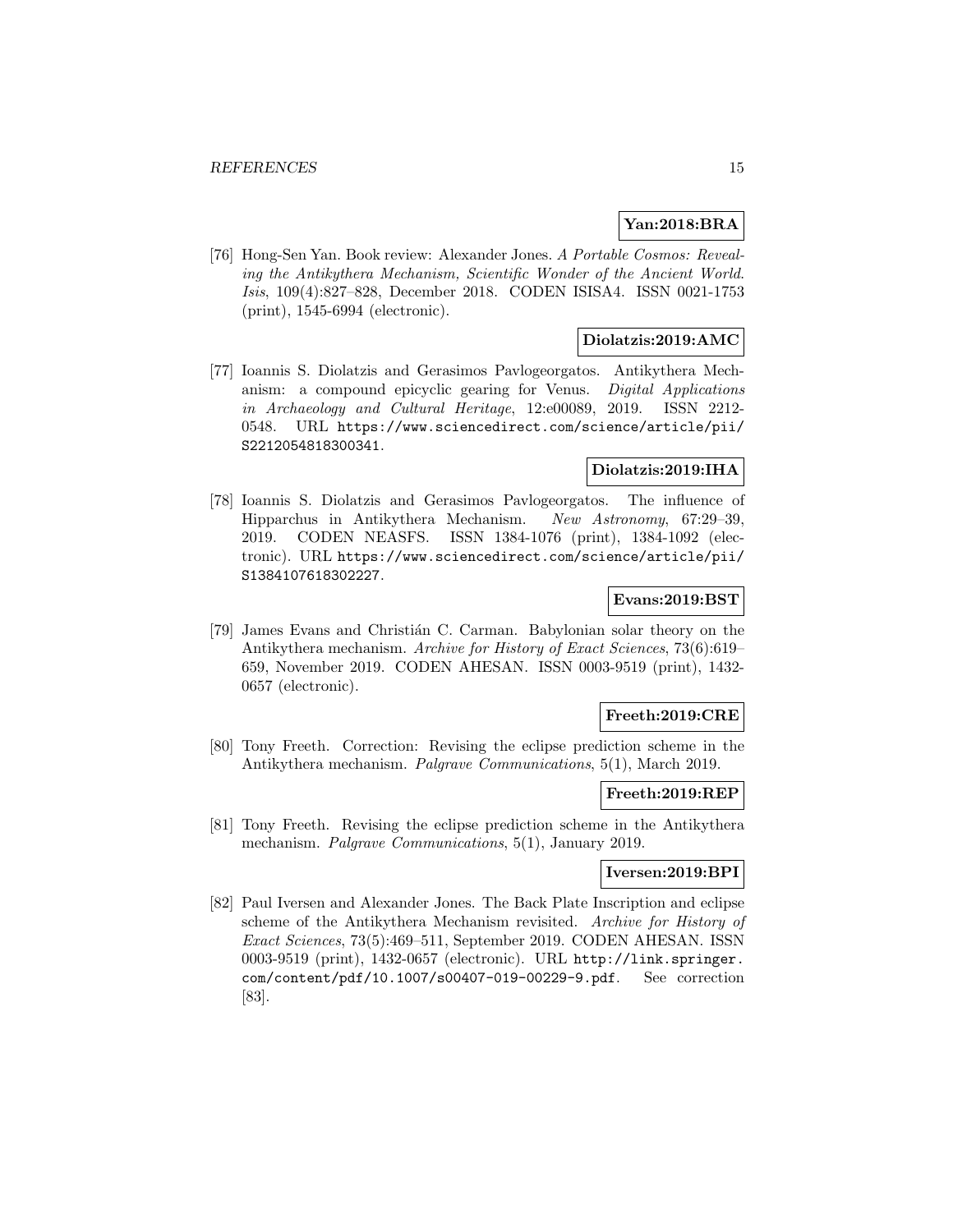#### **Iversen:2019:CBP**

[83] Paul Iversen and Alexander Jones. Correction to: The Back Plate Inscription and eclipse scheme of the Antikythera Mechanism revisited. Archive for History of Exact Sciences, 73(5):513–516, September 2019. CODEN AHESAN. ISSN 0003-9519 (print), 1432-0657 (electronic). URL http://link.springer.com/content/pdf/10.1007/ s00407-019-00234-y.pdf. See [82].

#### **Voulgaris:2019:AMT**

[84] Aristeidis Voulgaris, Christophoros Mouratidis, and Andreas Vossinakis. Ancient machine tools for the construction of the Antikythera Mechanism parts. Digital Applications in Archaeology and Cultural Heritage, 13:e00092, 2019. ISSN 2212-0548. URL https://www.sciencedirect.com/science/ article/pii/S2212054818300353.

### **Bruderer:2020:AMa**

[85] Herbert Bruderer. The Antikythera Mechanism. Communications of the ACM, 63(4):108–115, April 2020. CODEN CACMA2. ISSN 0001-0782 (print), 1557-7317 (electronic).

### **Bruderer:2020:AMb**

[86] Herbert Bruderer. The Antikythera Mechanism. In Milestones in Analog and Digital Computing [96], pages 409–426. ISBN 3-030-40973-2 3-030- 40974-0 (e-book), 3-030-40975-9. LCCN QA76.17.

### **Kalogera:2020:JHS**

[87] Vassiliki Kalogera and Michael Kramer. John Hugh Seiradakis. Nature Astronomy, 4(7):639–640, June 2020.

### **Freeth:2021:ACM**

[88] Tony Freeth, David Higgon, Aris Dacanalis, Lindsay MacDonald, Myrto Georgakopoulou, and Adam Wojcik. Author correction; a model of the cosmos in the ancient Greek Antikythera mechanism. Scientific Reports, 11(1), March 2021. CODEN SRCEC3. ISSN 2045-2322. See [89, **?**].

#### **Freeth:2021:MCA**

[89] Tony Freeth, David Higgon, Aris Dacanalis, Lindsay MacDonald, Myrto Georgakopoulou, and Adam Wojcik. A model of the cosmos in the ancient Greek Antikythera mechanism. Scientific Reports, 11(1), March 2021. CODEN SRCEC3. ISSN 2045-2322. URL https://www.nature. com/articles/s41598-021-96382-9. See corrections [88].